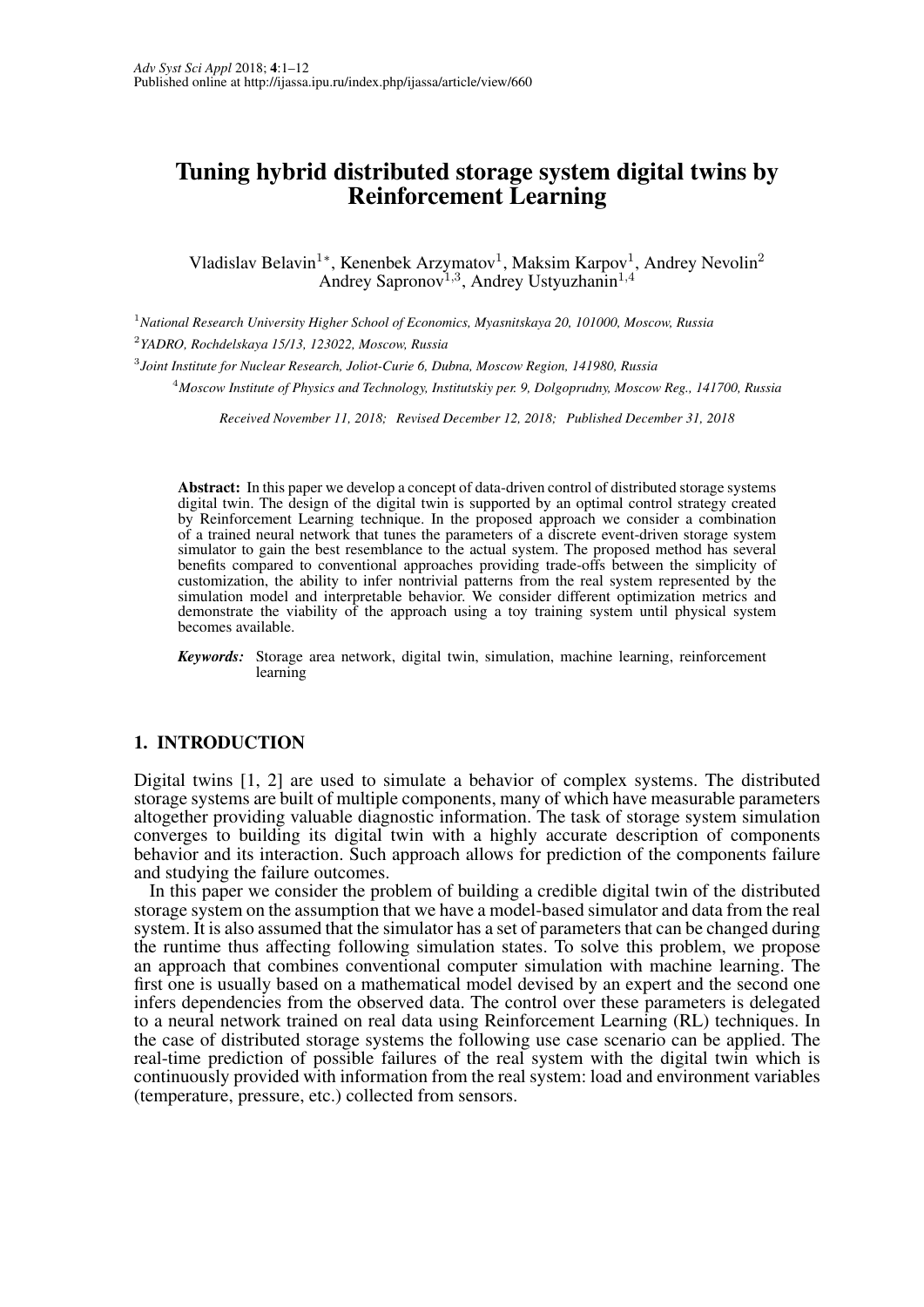One of the limitations of the simulators based on domain knowledge is the rigidity of the underlying mathematical model, resulting in a limited ability to reproduce unexpected patterns that might be observed in real data. Such inability to imitate real system behavior implies the necessity for a revision of the mathematical model over and over again. This cycle of trial and error can take a lot of time and human resources. Besides, simulators are usually ignorant of the appearance of new data, i.e. cannot adapt to newly observed patterns in the data due to, for example, the degeneracy of some components or/and changes in external conditions. On the other hand, simulation approaches in machine learning, for instance, generative adversarial networks [3], require only data to reproduce behavior of the real system. The indisputable advantage of the GAN approach is its simplicity. However at least two significant problems are arising. Firstly, without any underlying model, it is hard to interpret the neural network[4]. Secondly, it might be inaccurate in operating regions that have not been presented in the dataset.

We can achieve a synergy between two inherently different methods by loosening constraints on the simulator and delegating the control over parameters to the neural network. In this case, the simplification of the simulator model provides more freedom for the neural network, simultaneously regularizing it and making interpretation of the hybrid model much more manageable than for the single neural network.

Our approach has following key differences in comparison with existing solutions:

- 1. a novel idea of recovery of the functional dependency of control parameters, instead of point estimation;
- 2. a fusion of the discrete event simulator with the neural network;
- 3. the usage deep Reinforcement Learning for a such task;

In this paper, we test the viability of such an approach.

## 2. RELATED WORKS

The task of storage area network simulation has been approached in several publications. The majority of works are focused on the discrete event simulation methods. The researches CODES project uses a highly parallel simulation to explore the design of exascale storage architectures and distributed data-intensive science facilities [5]. The general purpose network simulator ns-3 [6] allows a detailed modelling of a storage system from the view of interconnected nodes with different functionality. Another general approach to networklike structure simulation is the OMNeT++ framework [7]. Another work presents a SANSim tool [8], a simulation compliant with the fiber channel technology often used in contemporary SAN architectures. More simulation methods descriptions and studies dedicated to SAN system modelling can be found in [9, 10, 11, 12]. From this overview we can see that the most popular approach to the storage area network modelling is the deterministic method based on discrete event sequences. Below we going to discuss an extension to this method by coupling it with the dynamic parameter tuning by means of a neural network trained with real data sample.

Initially, the topic of simulation parameters optimization using Reinforcement Learning was discussed in [13]. In this work, the discrete-valued parameters are optimized to construct a matrix of optimal actions for each state. Our approach features a solution for real-valued parameters with the usage of deep Reinforcement Learning which primarily became possible due to advances in GPU computing technology. Our crucial difference from the mentioned research is the derivation of parameter dynamics during the whole simulation cycle instead of just optimal initial parameters.

Another way to find optimal parameters in the presence of real data is a validation of the simulator for each set of parameters output<sup>[14, 15]</sup>. In this setup for each set of parameters for simulated data and real data the hypothesis is constructed: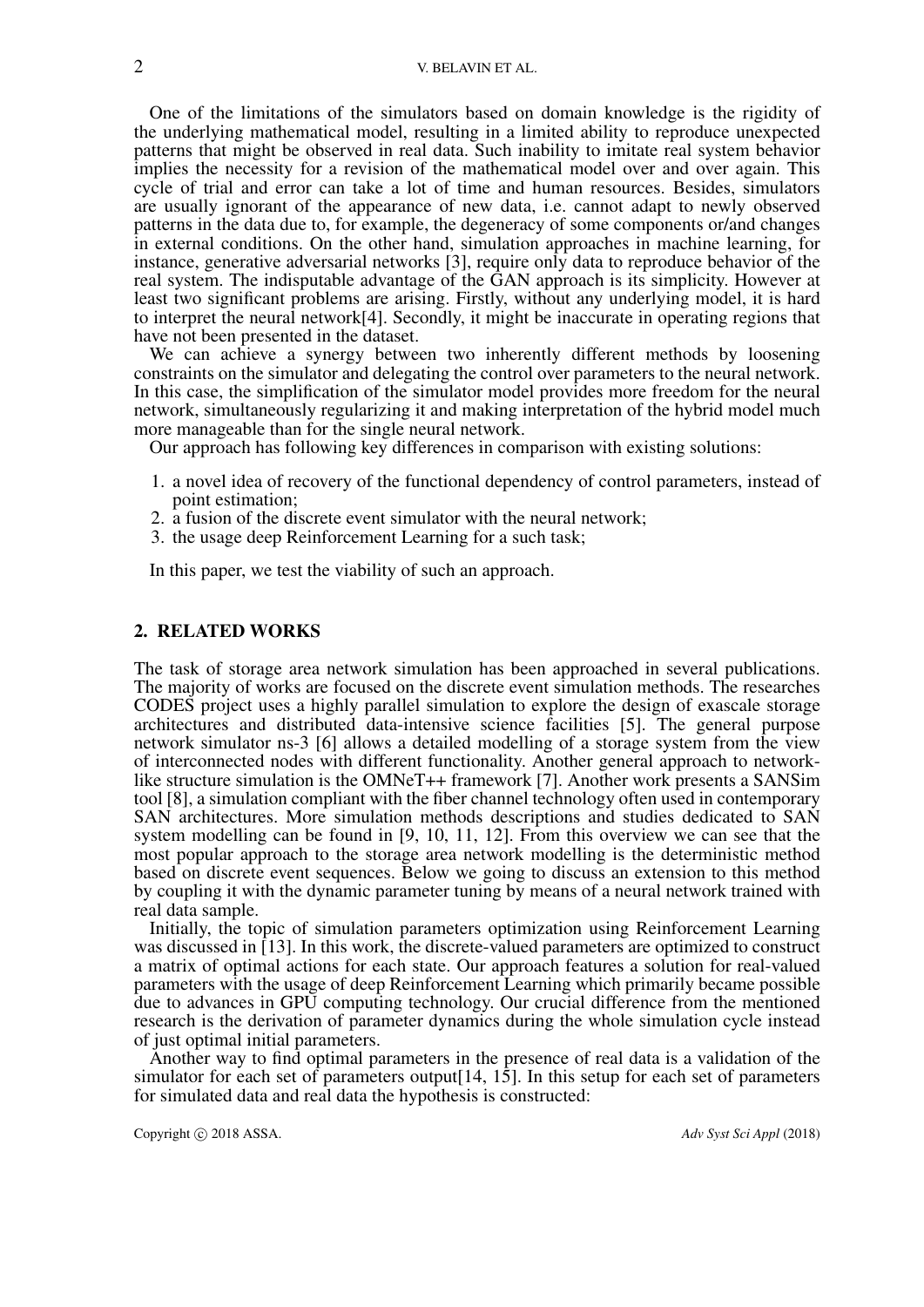$\mathbb{H}_0$ : model output is the same as system output

#### vs

## $\mathbb{H}_1$  : model output is not the same as system output

The choice of an appropriate statistic for outputs comparison as well as the selection of a statistical test depends on a particular problem. However, this methodology can only give an estimation of a single parameter point.

## 3. SIMULATOR

## *3.1. Simulated system*

TATLIN (Figure 3.1) is a PCIe-centric distributed storage system designed by the YADRO Company [16]. It consists of hardware computational tools and a special software designed for storing and transmitting large amounts of data.

Due to the unified access protocol(Hybrid Unified Storage), this system supports a wide range of disk interfaces: NVMe/SAS SSD and SAS/NL-SAS/SATA HDD.

The platform consists of three major building blocks:

- The PCIe fabric controller is a PCI Express bus that provides interconnection between storage controllers and storage media;
- The storage controllers, the computer servers that provide access to storage media to end users;
- The drive enclosures generally known as JBODs (just a bunch of disks).

To ensure data integrity in TATLIN, the YADRO uses customizable data protection technology based on Reed-Solomon codes with minimal redundancy instead of conventional RAID. However, writing data on disks using this technology requires a lot of computational resources and can take considerable amount of time. To meet this problem and reduce CPU load the YADRO proposed a concept of hardware deduplication acceleration with nonvolatile cache (NVRAM) built into the storage controllers.

## *3.2. Description of the simulator*

The GoTatlin framework (Figure 3.2) is designed to simulate the TATLIN distributed storage system. It has been implemented using the Go programming language [17].

The storage system simulation is based on a discrete-event simulation model where the system's evolution in time is presented by a discrete sequence of changes in its state. Each change in the system state occurs at a distinct point of time due to some triggering event.

## *3.3. Output data of the simulator*

We construct a vector of features from the output of the simulator. The features are summarized below.

- storage controllers features:
	- $-$  traffic  $[GBs^{-1}];$
	- $-$  load  $[\%];$
- storage media features:
	- used space [GB];
	- average read/write speed [GBs<sup>−</sup><sup>1</sup> ];
- general TATLIN features: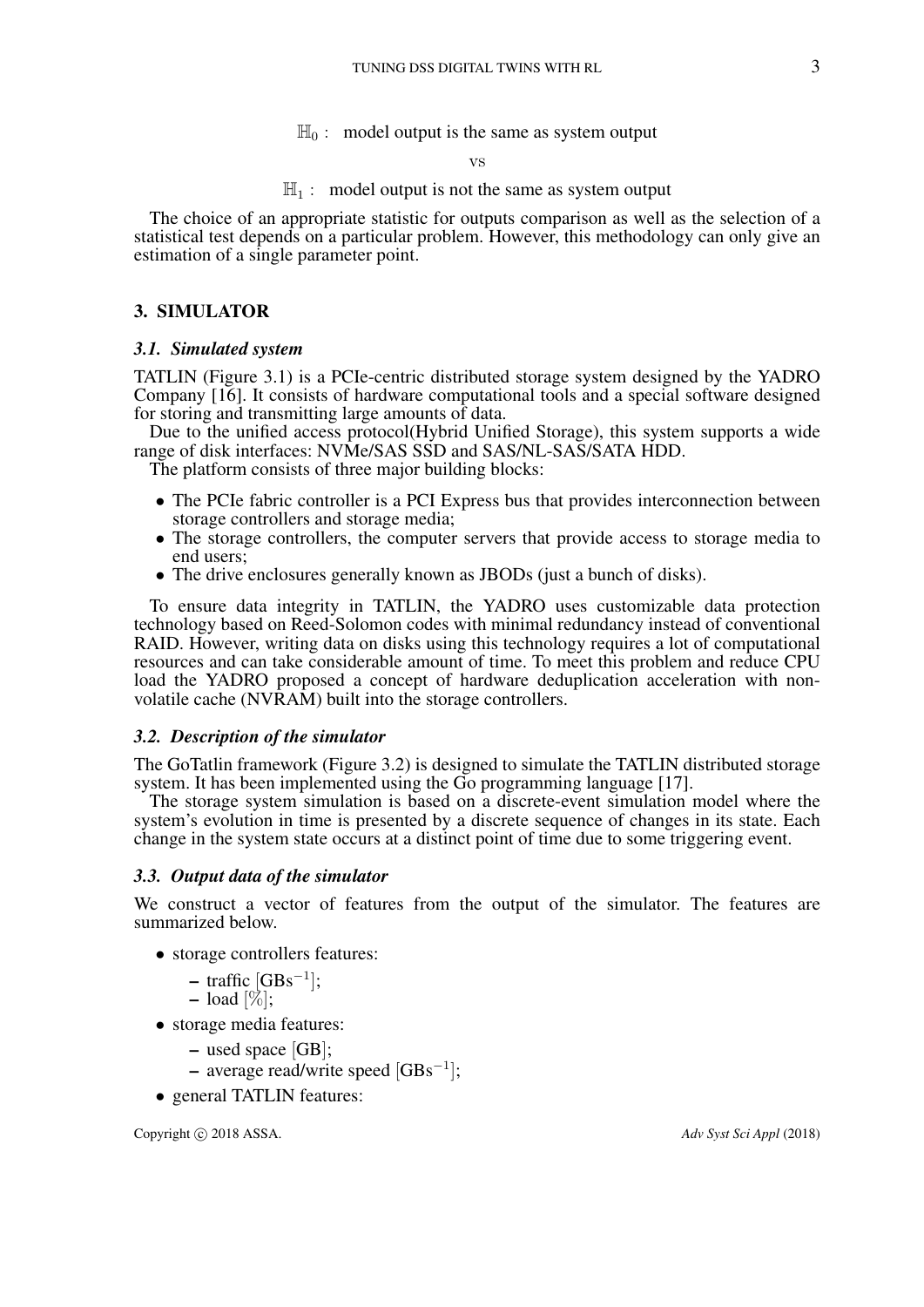

Fig. 3.1. DSS TATLIN.



Fig. 3.2. GoTatlin architecture view.

- amount of data transferred in read/write mode [GB];
- number of read/write requests per unit of time  $\text{[ms}^{-1]}$ ;
- read/write requests response time [ms];
- read/write requests processing time [ms];

# *3.4. Control parameters*

A full list of the control parameters of the simulator is the following:

- storage media:
	- *read* read speed [GBs<sup>−</sup><sup>1</sup> ];
	- *write* write speed [GBs<sup>−</sup><sup>1</sup> ];
- drive enclosures:
	- *speed* computational power [GFLOPS];
- storage controllers:
	- *speed* computational power [GFLOPS];
- PCIe fabric controller: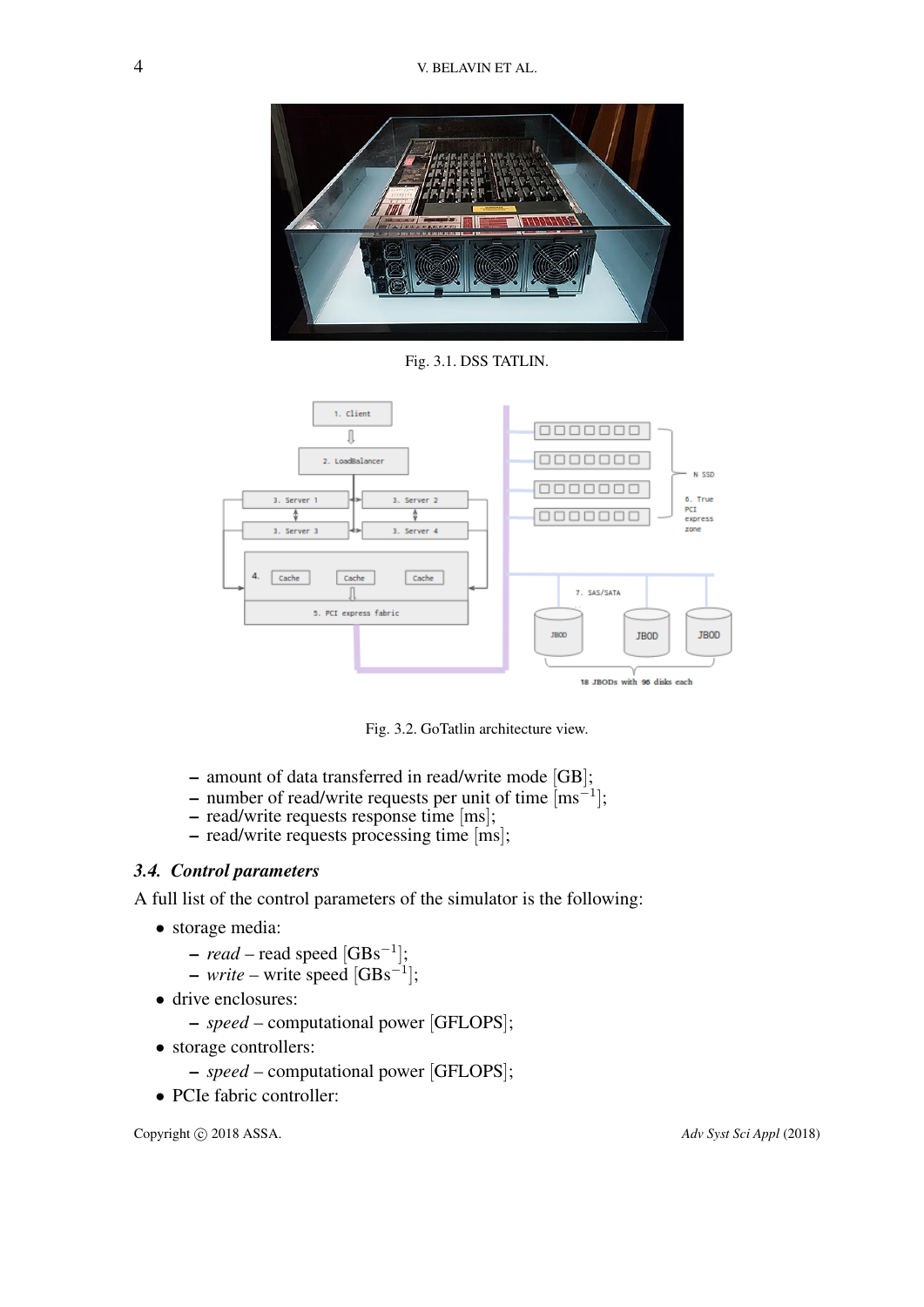– *speed* – computational power [GFLOPS];

• physical network links:

– *bandwidth* [GBs<sup>−</sup><sup>1</sup> ];

– *latency* [ms<sup>−</sup><sup>1</sup> ].

As one might imagine, the real system should have much more parameters, which represent the system's behaviour (L1/L2 cache sizes, RAM parameters, etc.), than the simulated one has. But we intentionally reduced the number of parameters implying that these variables represent most 'effectively' the real system. On the one hand, changing those parameters helps to relax rigidity of the simulator, and on the other hand, these effective parameters can't be derived from the physical system and should be calibrated by the algorithm explained in the following chapter. In the rest of the paper, we control those effective parameters unless stated otherwise.

## 4. CONTROL SYSTEM

The core part of the control system is a neural network which analyses the output of the simulator at the time  $t$  and generates a new set of control parameters that will be used for simulation until next moment of time  $t + \Delta t$ .  $\Delta t$  is an external parameter of the simulator fixed a priori.

It should be noted that  $\Delta t$  is a hyper-parameter of the simulation control system and can be chosen arbitrarily. We set  $\Delta t$  to 3s a priori because in the real TATLIN we are expecting the delay between successive log outputs to be approximately  $1 - 10s$ .

General outlines of the simulation and training pipelines are presented at the Figures 4.3a and 4.3b respectively.

## *4.1. Reinforcement Learning*

In Reinforcement Learning [18] the following terminology is commonly used:

- environment  $(s_t)$  is an observed system (in our case, the system is a simulator);
- state is a current status of the simulation represented by output data;
- goal is a desired state of the simulation;
- agent is a system that takes actions  $(a_t)$  in the environment and changes its state;
- reward  $(r_t)$  is a scalar value that shows how close is our system's state to the goal state.

In our case, goal state of the simulator is a state in which its output fully resembles the real storage system's output. We will discuss the construction of the reward function in more details in Section 4.2.

The most common approach is to assume that the environment is modelled as a Markov decision process. In this case our model can be described with 4-tuples  $(S, A, P(\cdot, \cdot, R(\cdot, \cdot))),$ where

- $S = \{s_i\}_{i=0}^N$  is a set of all possible states of the simulator;
- $A = \{a_i\}_{i=0}^K$  is a set of all possible actions of the agent;
- $P(s_{t+1}|s_t, a_t)$  is a probability of transition from state  $s_t$  at time t to state  $s_{t+1}$  at the next moment of time  $t + 1$  under action  $a_t$ ;
- $r(s_{t+1}, s_t) = r(s_t, a_t)$  is a reward after transition from state  $s_t$  to state  $s_{t+1}$ ;

The most successful approach that use markovian assumption about environment is the so-called Q-learning [19] and its successor in deep learning domain Deep Q Network (DQN) [20]. In DQN method the neural network generates probability distribution over all possible actions in the current state of environment  $\pi_{\theta}(a|s)$  and the next action is sampled from it  $(a_t \sim \pi_\theta(s))$ .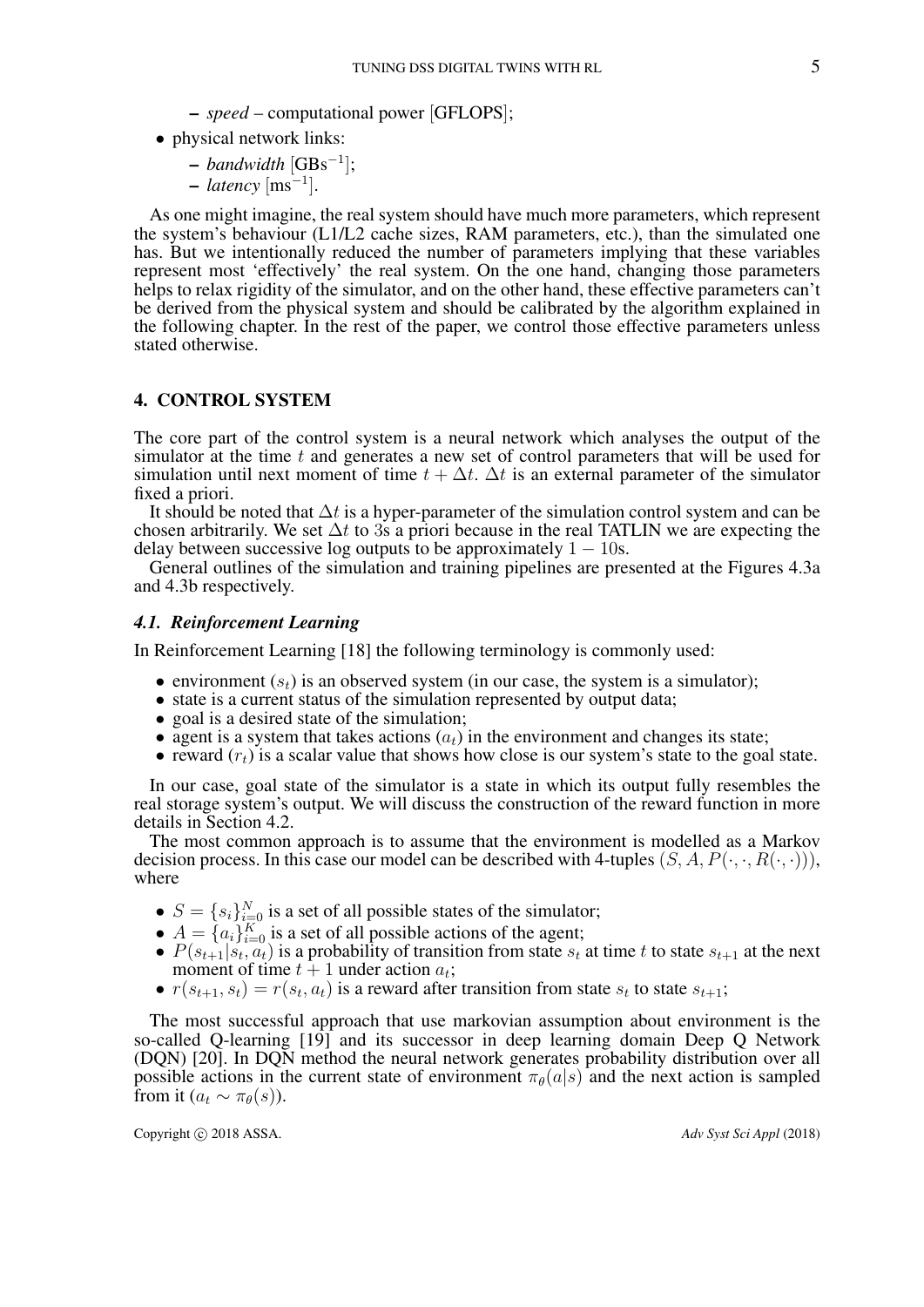

(a) Proposed Simulation Control System pipeline.



(b) The training pipeline.

Fig. 4.3. Simulation Control System training pipeline.

The maximization of agent rewards in all possible states of the system can be represented as the maximization of the following objective:

$$
\mathcal{L}(\pi_{\theta}) = \mathbb{E}_{s,a} [r(s,a)] = \int\limits_{S} r(s) \int\limits_{A} \pi_{\theta}(s) ds da
$$

In the case of neural networks, optimization can be easily performed with Monte-Carlo evaluation of this mathematical expectation with following gradient descent and backward propagation of errors:

$$
\nabla_{\theta} \mathcal{L}(\pi_{\theta}) = \mathbb{E}_{s,a} \left[ \nabla_{\theta} \pi_{\theta}(s) r(s, a) \right]
$$

However, this naive approach has an extremely slow convergence rate. This happens due to a large number of control parameters in continuous real-valued space. To deal with this problem we decided to use DDPG (Deep Deterministic Policy Gradients) [21], an algorithm that was designed to tackle the continuous control problems. The authors of DDPG propose to predict not just a distribution over all possible actions that agent can make but a specific action. To endorse exploration of state-action space they suggest adding random noise sampled from Ornstein–Uhlenbeck process. In our realization the Ornstein–Uhlenbeck noise was sampled this way:

$$
n_{t+1} = n_t + \theta(n_0 - n_t) + \sigma N(0, \sigma),
$$

where  $\theta$  defines a momentum of regression toward the mean $(n_0)$ ,  $N(0, 1)$  is normal random variable,  $\sigma$  is a variance of the process. The action predicted by the neural network is consequently modified by addition of the noise: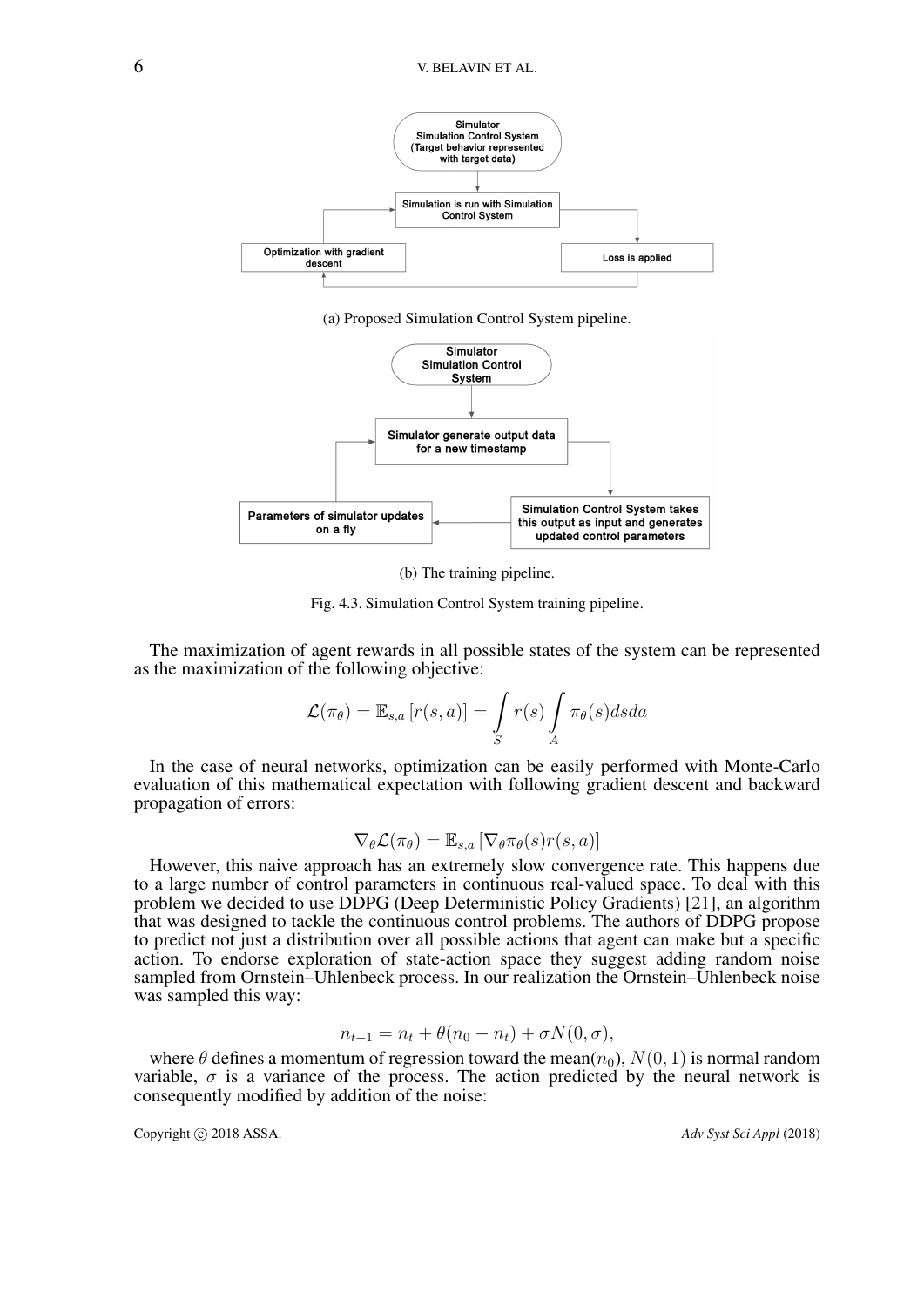$$
\hat{a}_t = a_t + n_t.
$$

This choice of the noise provides an adequate level of "curiosity" due to its random nature. Furthermore, autocorrelation property of this process ensures smooth transitions of actions thus making it more suitable for control tasks and additionally reducing variance during training.

## *4.2. Metrics*

We implemented various metrics to compare output data from different simulation runs:

- cosine similarity of spectra or wavelet spectra;
- mean square error;
- Kolmogorov distance (KD), Wasserstein distance (W), Cramér–von Mises distance (CvM) between distributions of two sets of output parameters.

Our goal is to find a reward function that would be sensitive to differences in the control parameters, but smooth and robust to small perturbations. These requirements are important for the convergence of neural network training.

We tested metrics on simulated data with different fixed parameters. It was done without complex analysis but with simple hand-selection based on plots of metric dependencies. We propose following loss function that combines several metrics.

Numeric coefficients were chosen so that all values in loss function would have about the same order of magnitude and similar contribution.

$$
R_t = \frac{|S_t^{ref} - S_t^{controlled}|}{10^7} + \frac{CvM(WV_{1,\dots,t}^{ref}, V_{1,\dots,t}^{controlled})}{20} + \frac{CvM(WQ_{1,\dots,t}^{ref}, Q_{1,\dots,t}^{controlled})}{2},
$$

where

- $S_t$  is a total occupied storage space at the time t. Occupied storage space is a cumulative and robust characteristic of the system. One drawback of this metric is that it accumulates simulation errors.
- $V_{1,\ldots,t}$  is an empirical distribution function of transferred data amount in "write" mode from  $t' = 0$  to  $\overline{t'} = t$ ;
- $Q_{1,\dots,t}$  is an empirical distribution function of write requests response time from  $t' = 0$ to  $t' = t$ ;

These two metrics represent dynamical behavior of the system.

Then we can easily define reward function as a temporal difference between losses at consequent moments of time, i.e.

$$
r_t = R_{t-1} - R_t.
$$

## 5. TRAINING

#### *5.1. Experiments*

For the moment, the data from the real system is not yet available for the optimization of simulation. Due to this, the experiment is conducted in the following way: we take two configurations of the system (two sets of initial control parameters), the first configuration is assumed to be the target system that we want to be able to properly simulate the behavior of. The second configuration is used for initialization of the neural network. We initialize all layers randomly and for the last layer, which represents parameters of the simulator, we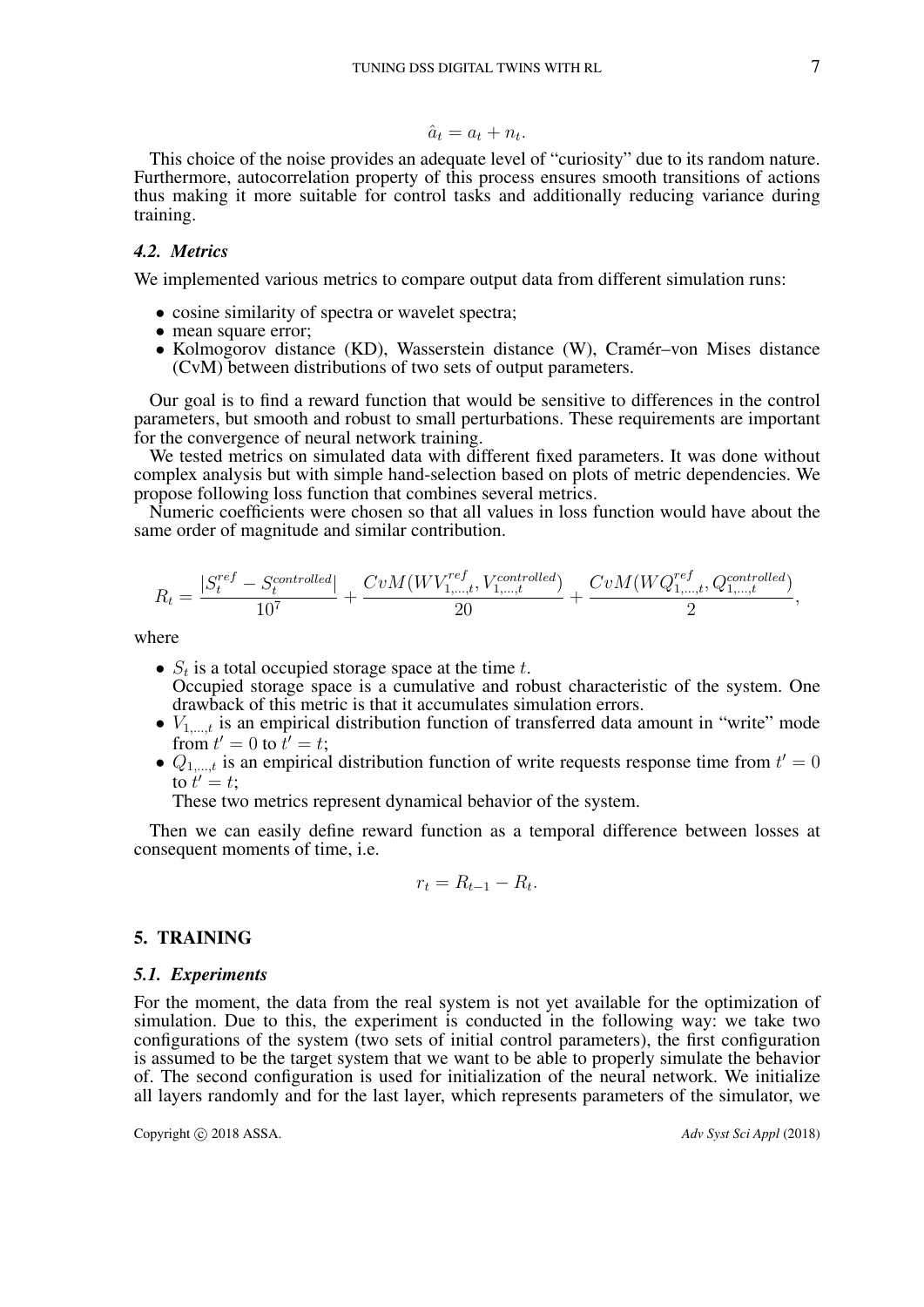

Fig. 5.4. Load parameters sampling areas. Loads for training set are sampled from red area, loads for validation set are sampled from blue area. Black dots are sampled points.

zero the weights and set biases of layer to parameters from the second configuration. On the assumption that in the real system the optimal parameters could be far away from the initial parameters we deliberately set parameters of the second configuration to be very different from the target system.

Also, we made one more simplification. Our configurations differ only in the following sets of parameters: bandwidth of physical network links and the computational power of storage controllers. These parameters have the highest impact on the behavior on the system in comparison with other parameters like latency or computation power of drive enclosures. Another reason for reduction of parameter space is an exponentially increasing complexity of optimization problems. Overall, neural network generates 5 parameters: four parameters account for computational power of four storage controllers and the fifth one accounts for bandwidth(Figure 5.5a).

The system load is modelled as Poisson process with mean time between incoming files equal  $\bar{\tau}[s]$ . The file size is modelled with exponential distribution parameterized by average file size  $\bar{s}$ [Mb]. For tuning our algorithm we consider a finite set of possible load configurations:  $L = S \times T = \{s_i\}_{i=1}^N \times \{\tau_j\}_{j=1}^K$ .

The loads for training  $L_{train}$  and loads for validation  $L_{test}$  are sampled from uniform distributions on a 2D-grid (Figure 5.4). It is important to note that  $L_{train}$  and  $L_{test}$ distributions do not overlap and this allows us to test generalization of our model on unseen situations.

We chose quite simple architecture (Figures 5.5a and 5.5b), thus allowing us to avoid over-fitting and speed-up training. The PyTorch [22] framework was used. At each epoch of training the neural network is fed with data from 40 new and 40 old (experience replay) runs of simulation. Fed data is time differences between the outputs of simulator(Section 3.3) at the moment  $t + \Delta t$  and t. Optimization is done with Adam with learning rate set to  $10^{-2}$ and all other parameters left as default. Evaluation on validation set of loads is done every 20 epochs.

#### *5.2. Results*

We judge our improvement in simulation by looking at difference in occupied storage space  $(|S_t^{ref} - S_t^{controlled}[[B])$ . As can be noted, this metric is the first part of  $R_t$ definition(Section 4.2). It was chosen for comparison mostly due to simplicity of interpretability.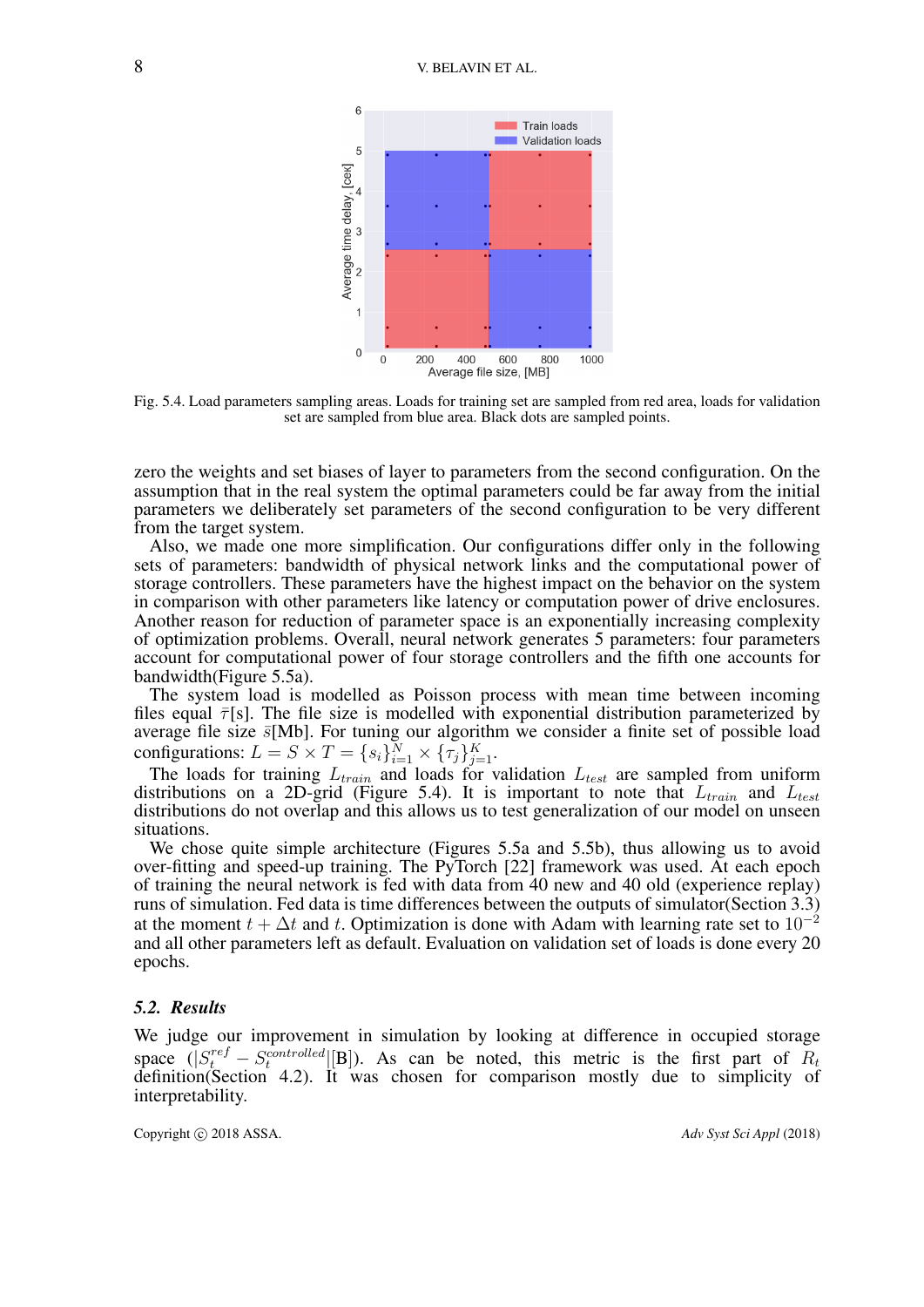

The improvement of the metric on the training set of loads (Figure 5.6a) and validation set of loads (Figure 5.6b) have a similar pattern. Taking this into account, two conclusions may be derived:

- our agent (neural network) is able to tune the parameters of the simulation and make it similar to the target system;
- the trained neural network is robust and capable of generalizing on unseen situations.



Fig. 5.6. Averaged metric with confidence interval on training (left) and validation (right) set of loads. Lower is better.

At Figure 5.7a and Figure 5.7b one can see metric( $R_t$ ) dependence from simulation time and epoch number. As expected, the distance between the hybrid and target systems is increasing while simulation time is growing, i.e. we are observing the disorder between two processes. This disorder diminishes during training of neural network making system more and more compliant.

## 6. CONCLUSION

We demonstrated the viability of our approach with a fusion of conventional simulation techniques and RL-trained neural network on the problem of optimization of discrete event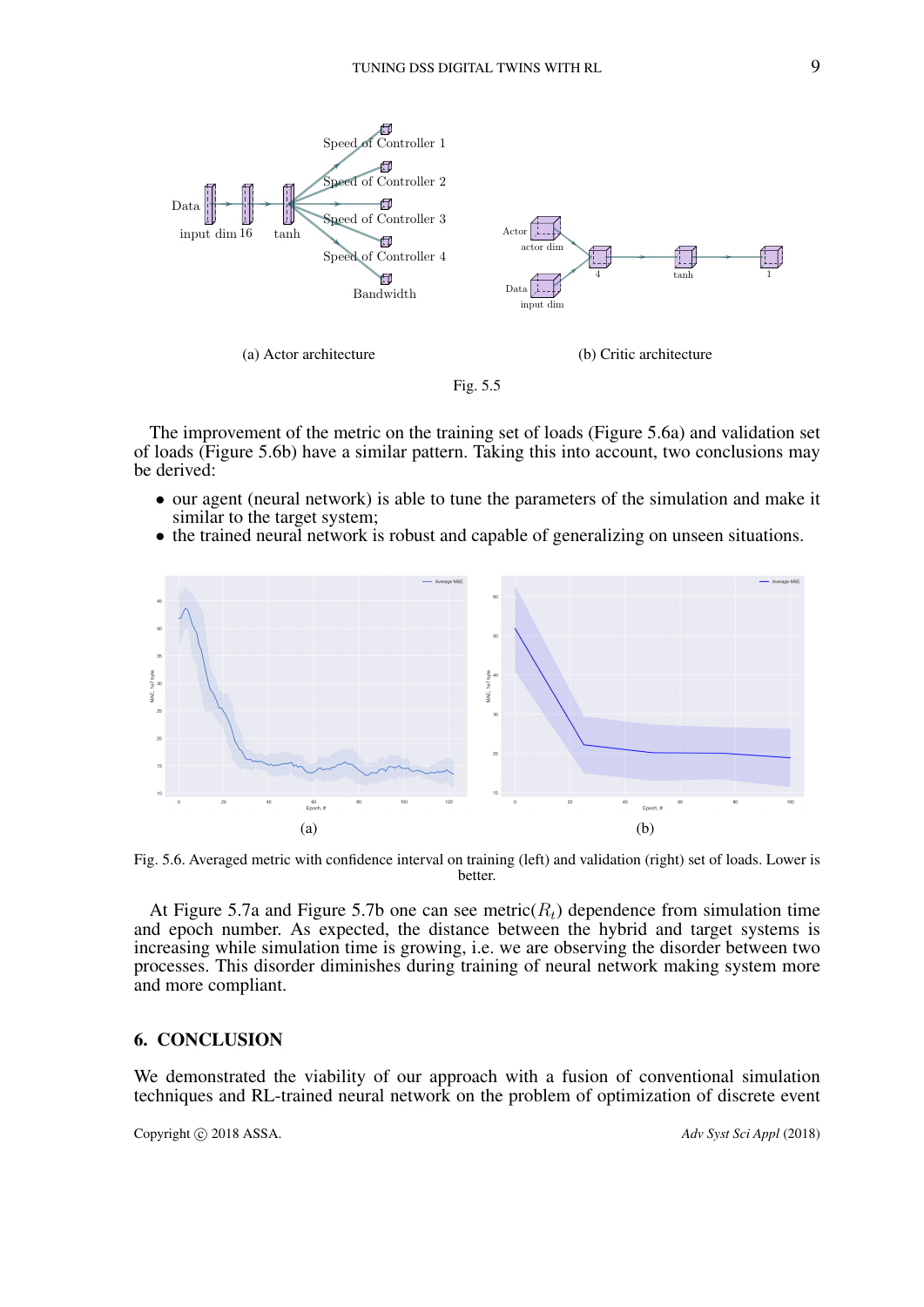

Fig. 5.7. Contour plot of logarithm of the metric as a function of simulation time (vertical axis) and epoch (horizontal axis) during training (left) and validation (right).

simulator of the distributed storage system. In this setup, a neural network is trained by the Reinforcement Learning algorithm to find an optimal control strategy for parameters of the simulator.

The hybrid simulator has a wide range of benefits in comparison with vanilla simulators: simplified customization of the simulator; ability to infer patterns from data. And in contrast with GANs, it has interpretable behavior and ability to generalize on partially unseen scenarios.

Further research may cover such steps as:

- increase complexity of the system under control by adding more control parameters;
- assess the sensitivity of the agent to the choice of reward functions;
- build and validate the approach on a realistic multiparametric data sample.

## 7. ACKNOWLEDGEMENTS

The research was carried out with the financial support of the Ministry of Science and Higher Education of Russian Federation within the framework of the Federal Target Program "Research and Development in Priority Areas of the Development of the Scientific and Technological Complex of Russia for 2014-2020". Unique identifier – RFMEFI58117X0023, agreement 14.581.21.0023 on 03.10.2017.

## References

- 1. Tao, F., Cheng, J., Qi, Q., Zhang, M., Zhang, H., & Sui, F. (2018) Digital twin-driven product design, manufacturing and service with big data. *The International Journal of Advanced Manufacturing Technology*, 94, 3563–3576, https://dx.doi.org/10.1007/s00170-017-0233-1.
- 2. Aaron Parrott, L. W. (2017) Industry 4.0 and the digital twin: Manufacturing meets its match. p. 110.
- 3. Goodfellow, I. J., Pouget-Abadie, J., Mirza, M., Xu, B., Warde-Farley, D., Ozair, S., Courville, A., & Bengio, Y. (2014) Generative Adversarial Networks. *ArXiv e-prints*.
- 4. Doshi-Velez, F. & Kim, B. (2017), Towards a rigorous science of interpretable machine learning.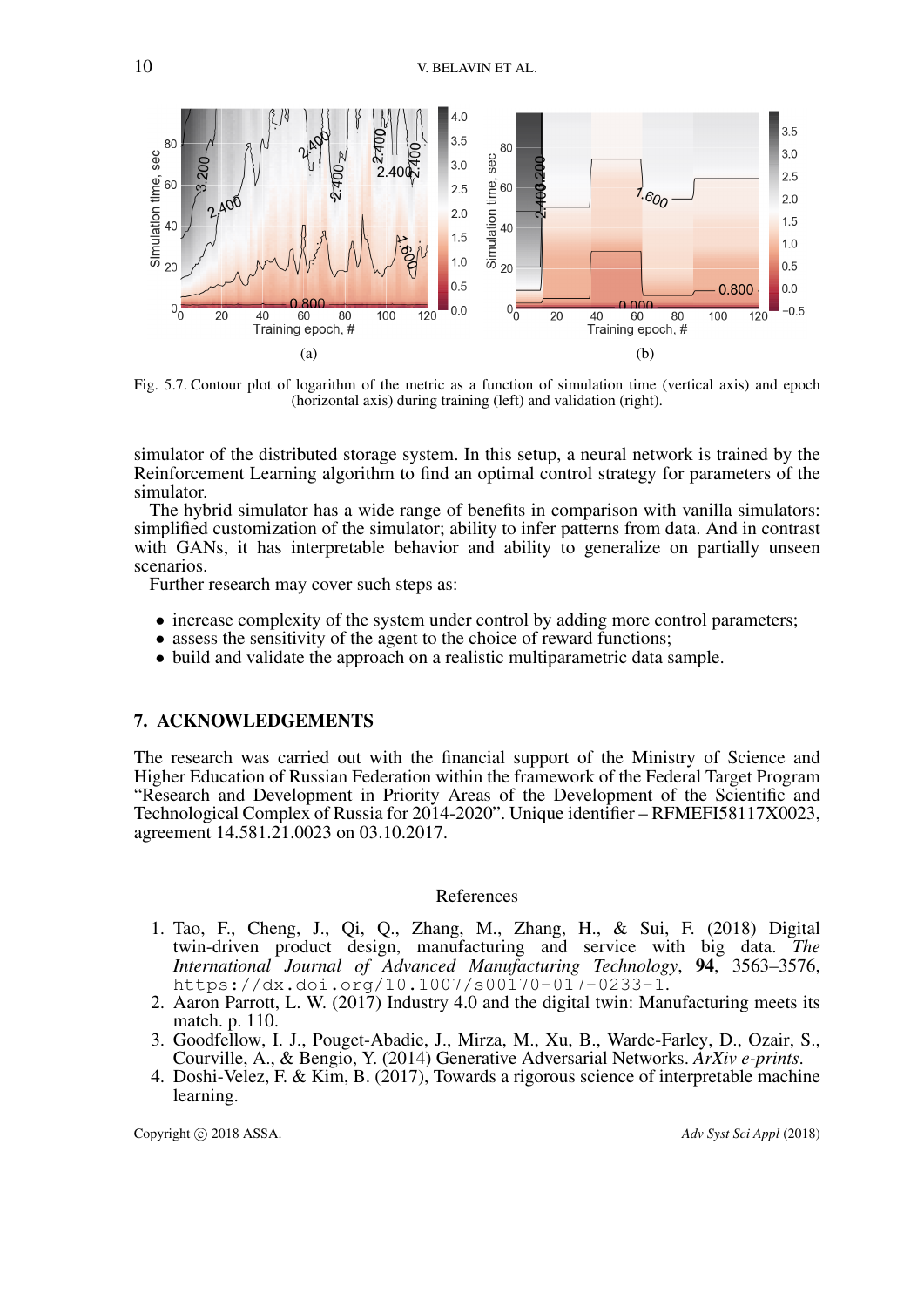- 5. Cope, J., Liu, N., Lang, S., Carns, P., Carothers, C., & Ross, R. H. (2011) Codes : Enabling co-design of multi-layer exascale storage architectures.
- 6. Riley, G. F. & Henderson, T. R. (2010) *The ns-3 Network Simulator*, 15–34. Springer Berlin Heidelberg.
- 7. Varga, A. & Hornig, R. (2008) An overview of the omnet++ simulation environment. In *Proceedings of the 1st International Conference on Simulation Tools and Techniques for Communications, Networks and Systems & Workshops*, ICST, Brussels, Belgium, Belgium, 60:1–60:10, Simutools '08, ICST (Institute for Computer Sciences, Social-Informatics and Telecommunications Engineering).
- 8. Wang, C.-Y., Zhou, F., Zhu, Y.-L., Chong, C. T., Hou, B., & Xi, W.-Y. (2003) Simulation of fibre channel storage area network using sansim. In *The 11th IEEE International Conference on Networks, 2003. ICON2003.*, 349–354, https://dx.doi.org/10.1109/ICON.2003.1266215.
- 9. Molero, X., Silla, F., Santonja, V., & Duato, J. (2000) Modeling and simulation of storage area networks. In *Proceedings of the 8th International Symposium on Modeling, Analysis and Simulation of Computer and Telecommunication Systems*, Washington, DC, USA, 307–, MASCOTS '00, IEEE Computer Society.
- 10. Molero, X., Silla, F., Santonja, V., & Duato, J. (2001) A tool for the design and evaluation of fibre channel storage area networks. In *Proceedings of the 34th Annual Simulation Symposium (SS01)*, Washington, DC, USA, 133–, SS '01, IEEE Computer Society.
- 11. Perles, A., Molero, X., Marti, A., Santonja, V., & Serrano, J. J. (2001) Improving the execution of groups of simulations on a cluster of workstations and its application to storage area networks. In *Proceedings. 34th Annual Simulation Symposium*, 227–234, https://dx.doi.org/10.1109/SIMSYM.2001.922136.
- 12. Muknahallipatna, S., Miles, J., Hamann, J., & Johnson, H. (2010) Large fabric storage area networks: Fabric simulator development and preliminary performance analysis. *International Journal of Computers and Applications*, 32, 167–180, https://dx.doi.org/10.1080/1206212X.2010.11441973.
- 13. Paternina-Arboleda, C. D., Montoya-Torres, J. R., & Fabregas-Ariza, A. (2008) Simulation-optimization using a reinforcement learning approach. In *2008 Winter Simulation Conference*, 1376–1383, https://dx.doi.org/10.1109/WSC.2008.4736213.
- 14. Sargent, R. (2011) Verification and validation of simulation models. *Engineering Management Review, IEEE*, 37, 166 – 183, https://dx.doi.org/10.1109/WSC.2010.5679166.
- 15. S. Carson II, J. (2002) Model verification and validation. *Winter Simulation Conference Proceedings*, 1, 52–58, https://dx.doi.org/10.1109/WSC.2002.1172868.
- 16. YADRO (2017), TATLIN hybrid storage. https://yadro.com/products/ tatlin, [Online; accessed 29-October-2018].
- 17. Google (2012), Go programming language. https://golang.org, [Online; accessed 29-October-2018].
- 18. Sutton, R. S. & Barto, A. G. (1998) *Introduction to Reinforcement Learning*. Cambridge, MA, USA: MIT Press, 1st edn.
- 19. Watkins, C. J. C. H. & Dayan, P. (1992) Q-learning. *Machine Learning*, 8, 279–292, https://dx.doi.org/10.1007/BF00992698.
- 20. Mnih, V., Kavukcuoglu, K., Silver, D., Graves, A., Antonoglou, I., Wierstra, D., & Riedmiller, M. A. (2013) Playing atari with deep reinforcement learning. *CoRR*, abs/1312.5602.
- 21. Silver, D., Lever, G., Heess, N., Degris, T., Wierstra, D., & Riedmiller, M. (2014) Deterministic policy gradient algorithms. In *Proceedings of the 31st International*